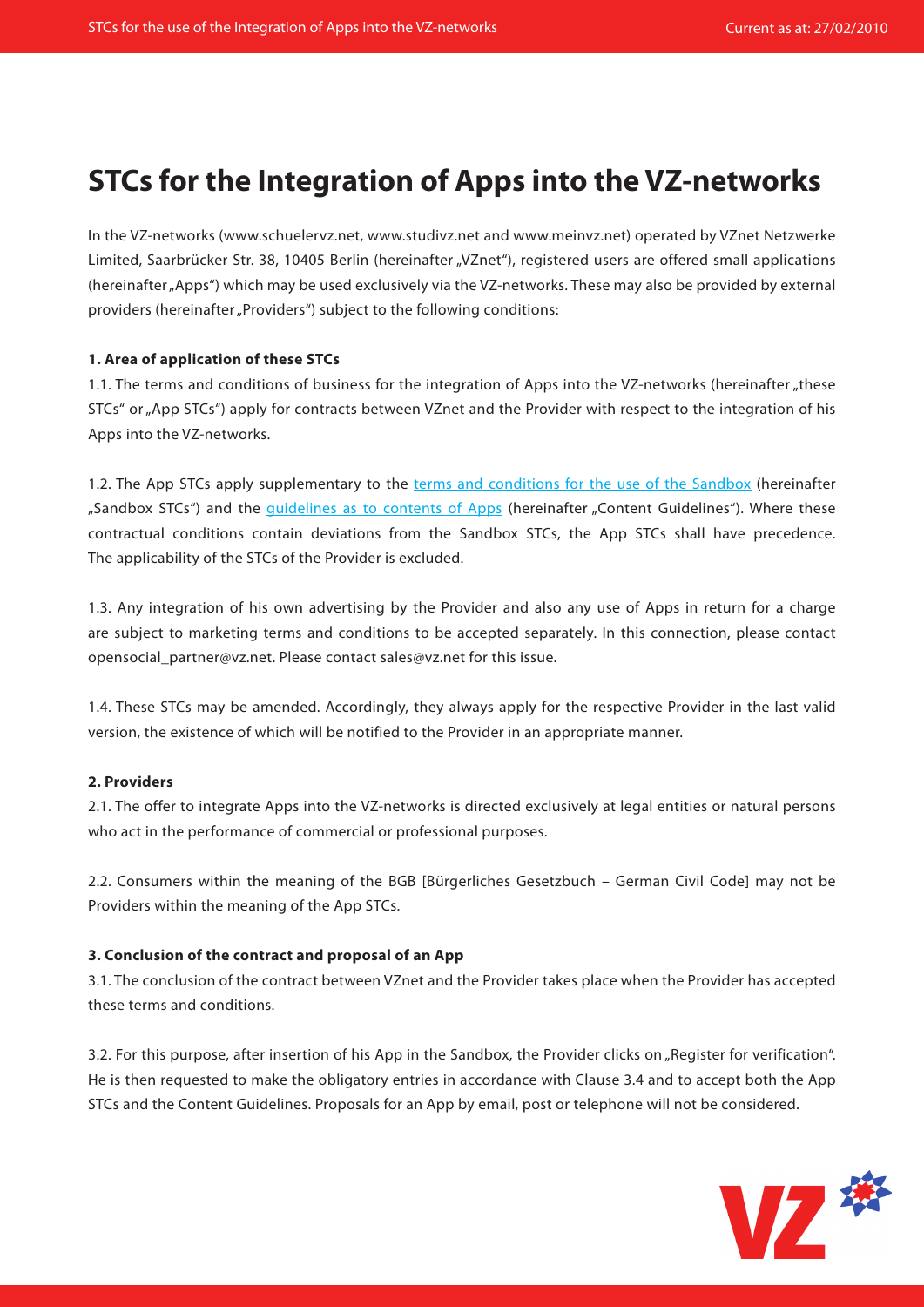3.3. The contract is formed exclusively with the Provider. If the Provider is a company, the person acting gives an assurance that he is authorised to conclude this contract on behalf of the company.

3.4. When concluding the contract, the following details are to be provided truthfully by the Provider:

- 3.4.1. name of the company in full
- 3.4.2. name of the person entitled to represent the company
- 3.4.3. contact address in full, including email address
- 3.4.4. registered office of the company
- 3.4.5. site of the server on which the App and the data will be processed
- 3.4.6. VAT-ID or capacity as a small businessman including tax number

## **4. Initial verification and integration of an App**

4.1.If the current terms of the contract in accordance with Clause 3 of these STCs have been accepted, VZnet will verify the App.

4.2. It lies exclusively within the sphere of responsibility of VZnet to decide whether the features of the App submitted meet the requirements of the App STCs and the [Content Guidelines.](http://developer.studivz.net/wiki/images/c/c7/Contenguidelines_en.pdf) No claim to integration of any App exists.

4.3. VZnet shall have the right to refuse the App proposed by the Provider on account of its contents, its layout, its origin or its technical form. A cogent reason exists in particular if specific indications exist that the Provider, an App or a linked web site do not meet the requirements set out in the [Content Guidelines](http://developer.studivz.net/wiki/images/c/c7/Contenguidelines_en.pdf) and/or the App STCs - in particular Clause 7 concerning the use of the data. A refusal of the App is also justified where a similar App has already been integrated into the VZ-networks in comparison with which the proposed App shows no visible added value to VZnet, in accordance with Clause 5.1 of the Content Guidelines.

4.4. The Provider will receive an email as soon as a decision has been made to integrate his App into the VZnetworks. After calling up the group ID with which the App is connected in VZ's own App gallery, the App will be integrated into the VZ-networks.

4.5. Should VZnet discover that the requirements are not fulfilled, it will refuse the proposal for the integration of the App. No claim to substantiation of the refusal exists.

# **5. Rights to the App**

5.1. The Provider shall retain the rights in the App to which he is entitled even beyond the integration. To the extent that a third party is the holder of legal rights with regards to the contents of the App, this is also applicable for him

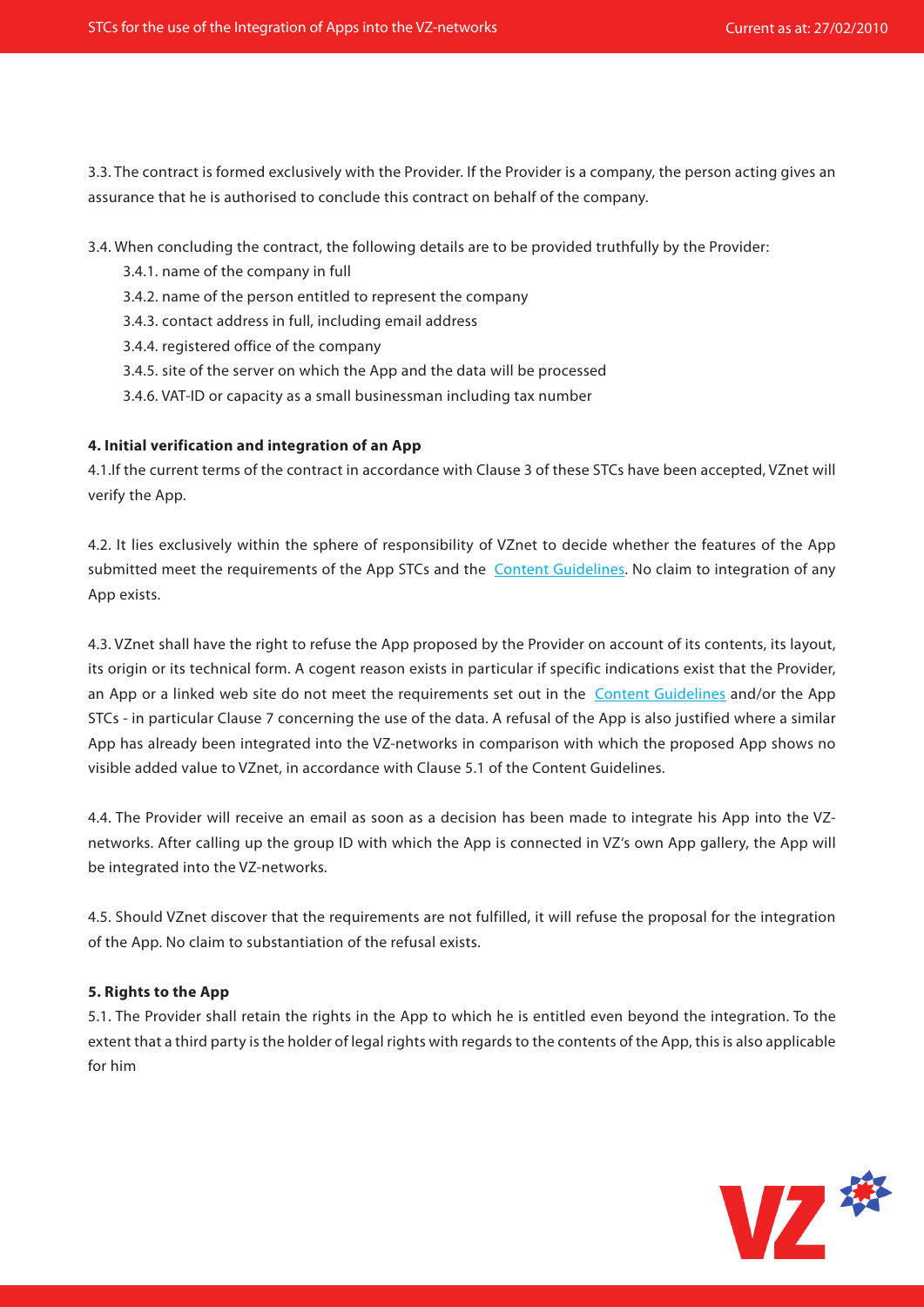5.2. The Provider assigns to VZnet all rights, in the scope necessary for the implementation of the contract with regard to time, geographical area and contents, which are required for the integration of the App into the VZnetworks.

5.3. In addition, VZnet shall receive the necessary rights with regard to time, geographical area and contents to name and present the Provider with his App integrated in the VZ-networks as a reference in its own advertising (e.g. press releases, presentations, etc.). This shall apply in particular with regard to the topic "OpenSocial in the VZ-networks".

5.4. The rights mentioned under Clause 5.2 and 5.3 include in particular the rights of use of trademarks and copyrights (including the right of reproduction, dissemination and broadcasting, the right of providing public access and the right of processing).

5.5. The Provider guarantees in particular that he is in possession of all rights in the App transmitted which are necessary for the grant of rights of use. To the extent that a third party is the legal rights holder, in particular with regards to the contents of the App, the Provider guarantees that he has the legal rights required to integrate the App and is allowed to transfer to VZnet the necessary legal rights according to the contractual conditions.

5.6. The Provider may terminate the grant of rights in accordance with Clause 5.2. to 5.4. of these STCs for the future by removing the App from the VZ-networks. In the case of termination, VZnet shall have the right, within 6 months as from the removal of the App from the VZ-networks, to use up any printed matter or digital works already prepared which present the App as a part of the VZ-networks.

## **6. Rights and duties of the Provider**

6.1. With the integration of an App, VZnet grants the Provider the non-exclusive, non-sub-licensable right to use the API of VZnet in order to operate the integrated App in the VZ-networks.

6.2. The right under Clause 6.1 of these STCs shall not include the right to copy, change or sell the API or any code necessary for the integration of the App unless VZnet has expressly permitted this. The Provider must present and provide proof of the permission.

6.3. The Provider shall ensure that the App is made available to VZnet in its entirety, free from faults and in compliance with the contractual agreements for use in the VZ-networks, and that it is suitable for the purposes agreed.

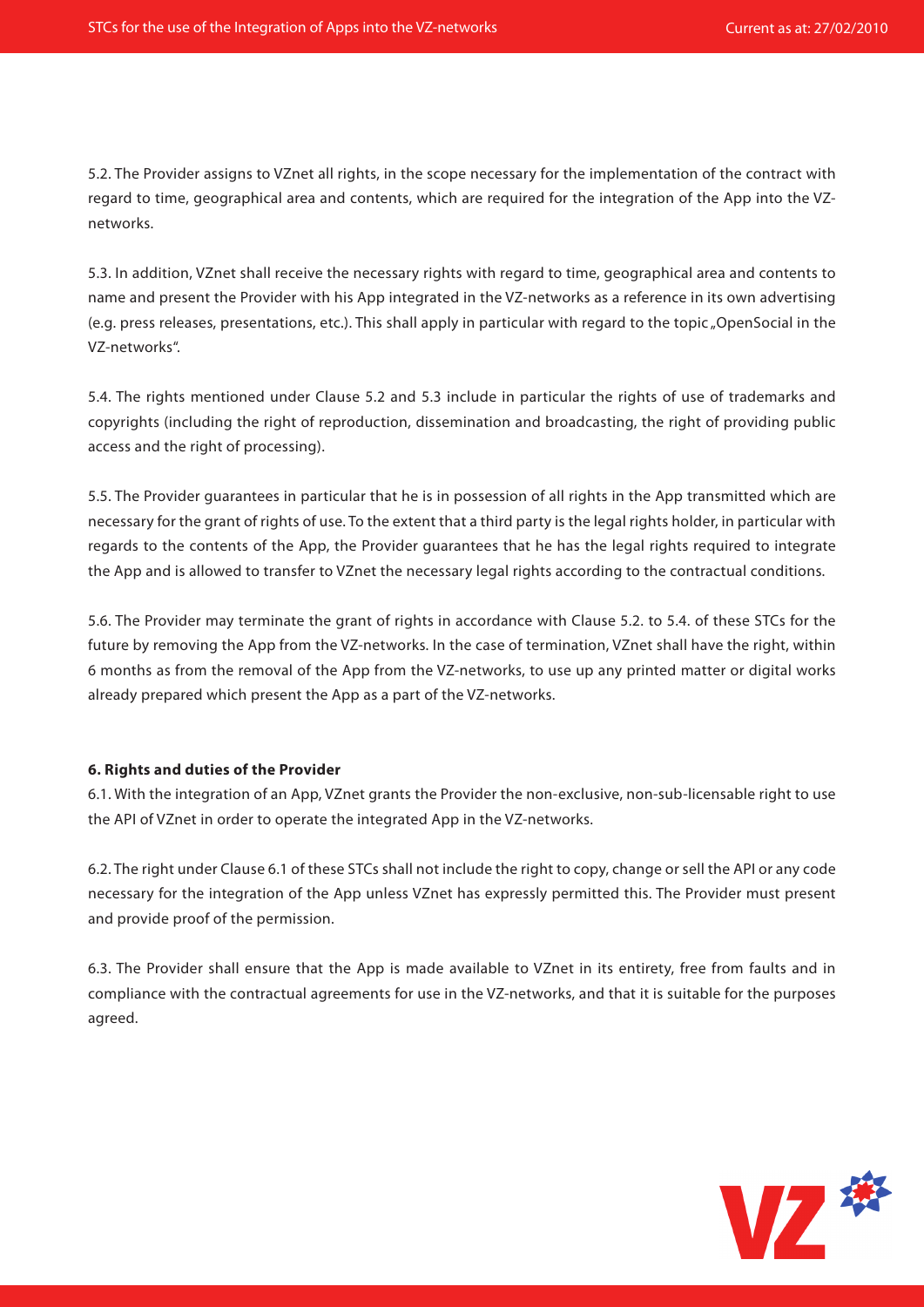6.4. The Provider shall ensure that he always has the most recent information concerning the API, and that the integrated App is correspondingly functional. This information is retrievable in the most recent version under <http://www.meinvz.net/Developer> and [http://www.studivz.net/Developer.](http://www.studivz.net/Developer)

6.5. The Provider guarantees that the App and the pages referred to in the App comply with the [Content](http://developer.studivz.net/wiki/images/c/c7/Contenguidelines_en.pdf)  [Guidelines](http://developer.studivz.net/wiki/images/c/c7/Contenguidelines_en.pdf) and the requirements specified in these STCs.

6.6. The Provider shall design the App in such a manner that VZnet can interrupt the connection by simple means via the API.

6.7. The Provider is obliged to make support for his App available and to answer, and address the content of, questions and reports of users relating to irregularities, in particular violations of the law and the rights of third parties, within 48 hours. The Provider must integrate a so-called report function for contents that have been added by users of the App, which reliably enables a quick response to complaints. If the contents of third parties (including those from users of the third party) appear in an App, the Provider must include a report function of the third party, in such a way that its support is able to process reports in accordance with the requirements stated here. In addition to examining the content of the report, the Provider also has the right to block the reported content from view in the App.

6.8. The Provider shall have the right to use the logos and lettering provided by VZnet upon request as from and for the duration of the integration of his App in order to advertise this integration. As soon as the App is no longer integrated in the VZ-networks, irrespective for which reason, this right shall lapse immediately.

## **7. Use of data**

7.1. The Provider guarantees that he will use the data of the users exclusively in accordance with German data protection law and in accordance with his own data protection information and declaration which must form an integral part of the App in accordance with Clause 3 of the Content Guidelines.

7.2. The Provider guarantees that no data which he receives via the App will be permanently stored or kept available beyond the use of the App. This shall not apply for the App-ID which the Provider can retrieve via the API. This is to be deleted when the user has removed the App from his profile or the App has been removed from the VZ network.

7.3. Data retrieved through the visitors cards that remain in a buffer memory (cache) must be deleted after a maximum of 24 hours.

7.4. Contents generated by App users within the App or by using the App, which is saved by the Provider, may only be saved until the user deletes the App – all his data must be deleted immediately afterwards.

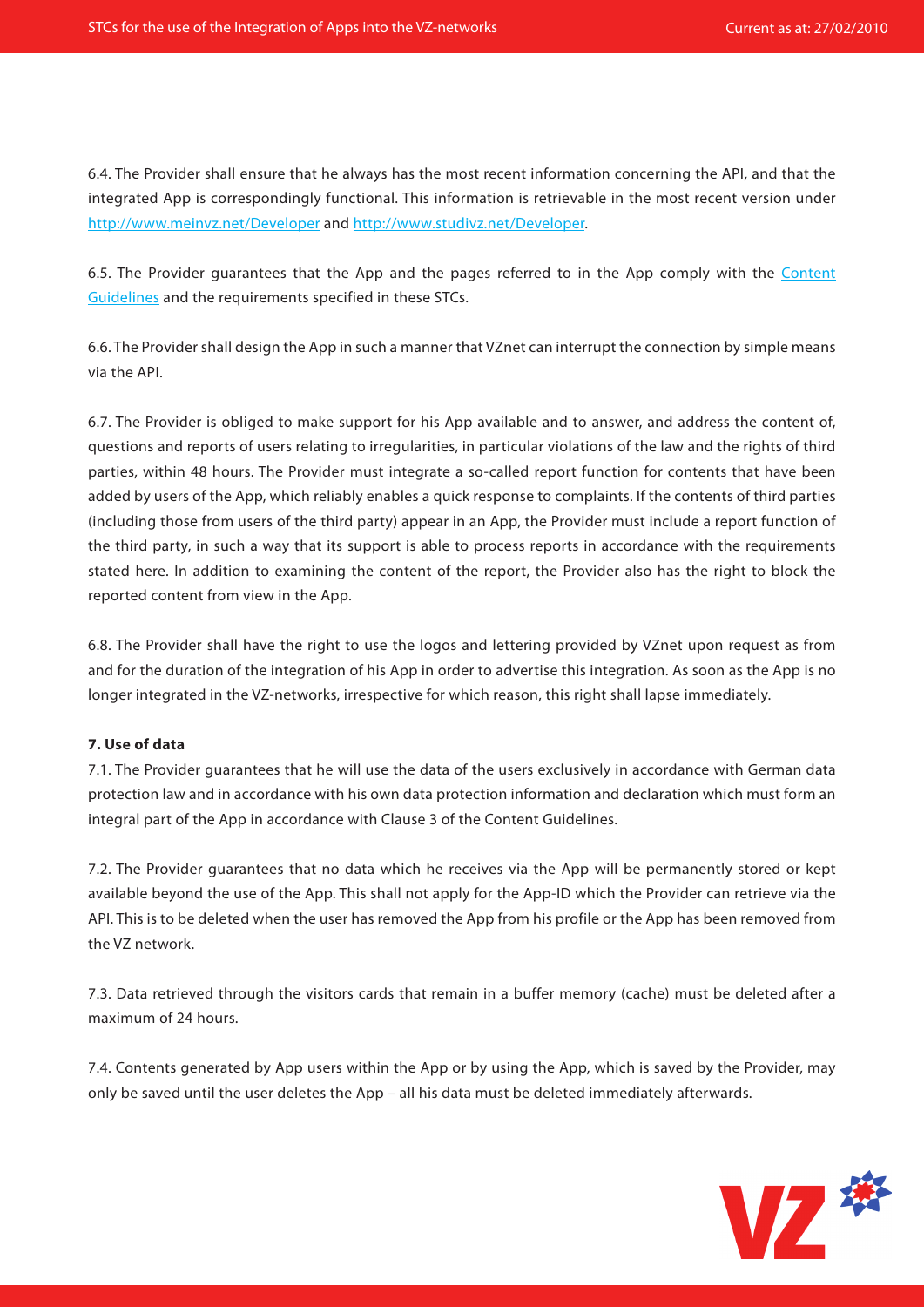7.5. The Provider must indicate clearly, precisely and definitively for each individual App which data of the user it is using. Only such data may be retrieved via the API which is actually necessary for the use of the App. If, following the addition of an App, more data is to be retrieved than previously indicated, the Provider must actively draw the attention of the user to this fact, and any further use must be actively confirmed by the user.

7.6. At the point in time of each new use, the data must be retrieved via the API once again.

7.7. VZnet may at any time request the Provider to update the information via the App-user.

7.8. Where the App represents any information in relation to a user (such as for example a photo, name or such like), VZnet shall integrate a link to the user profile in the VZ-networks which can be retrieved by a click via the API. This link may neither be suppressed nor used for other purposes.

7.9. Apps may not use any data which they obtain via the API or from the user to install these in Apps for advertising purposes, unless the requirements provided by the advertising terms and conditions for this purpose have been accepted and adhered to.

7.10. Use of the App may not require previous login in the App. In particular, an App may neither request, replace or in another way collect or use the username and the password of a user.

7.11. Apps may not count visits of a user profile in the VZ-networks, either aggregated or individualised, or record the same in any similar manner.

7.12. An App may not separately retrieve any data which a user can enter into a visiting card and/or which can be requested by the API (for example name, email address), even if the user has not entered these in his visiting card for this App. Rather, the user must be actively requested to complete the visiting card accordingly. A call-up of the visiting card may be offered for this purpose.

7.13. Apps may not integrate any pre-completed or automatically completed details and thus obtain consent to the use of this data. The corresponding information must be entered in a form by the user himself.

7.14. User information and contents generated by the user may, as a basic principle, only be saved and processed for the use of the App. Neither the Provider nor a third party may claim additional rights to the contents or data, whether expressly or implicitly. Something else may only apply if provided for in the marketing terms and conditions.

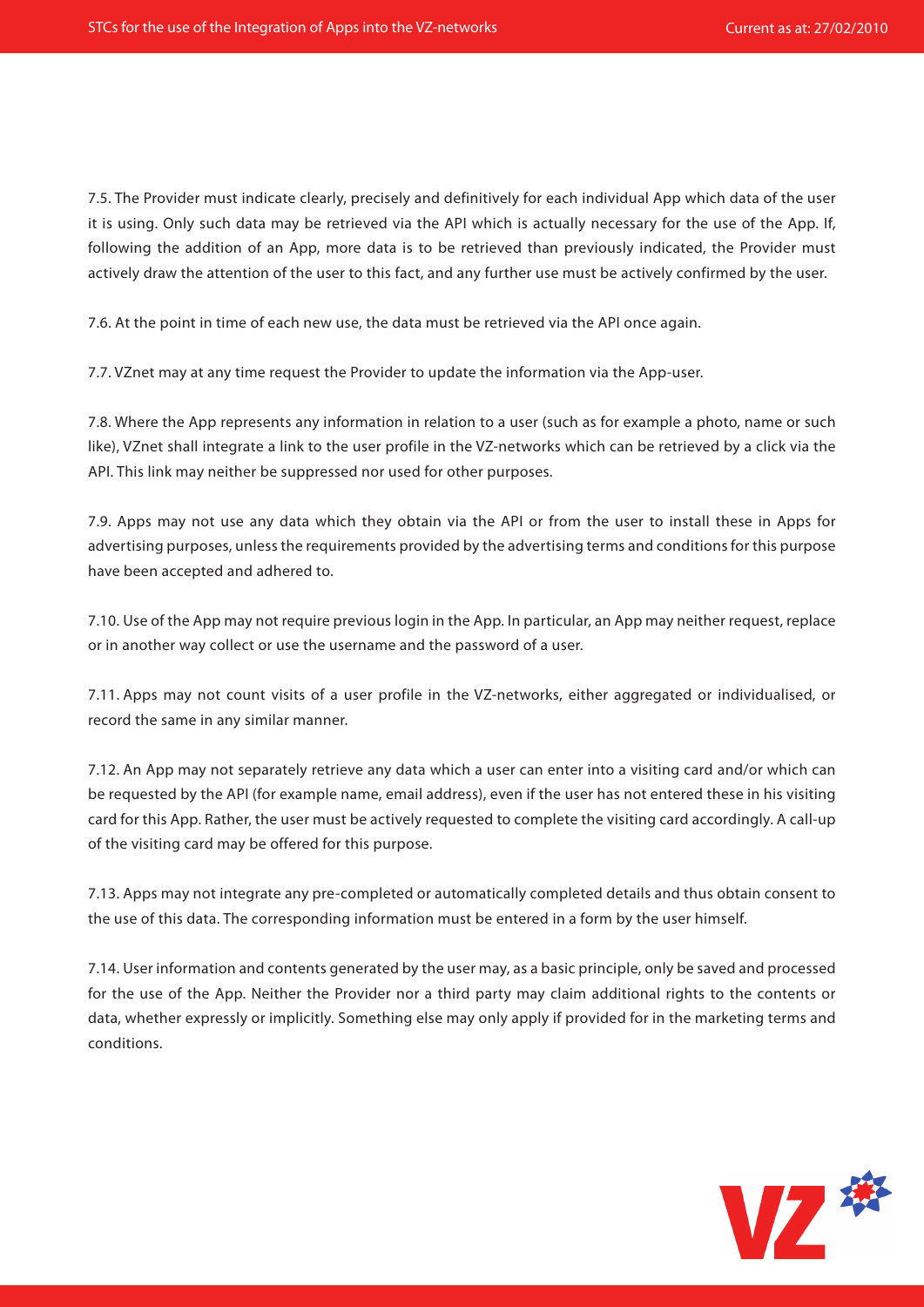7.15. No data received via Apps may be passed on to third parties. In particular, no information or data of the user may be made publicly visible in the Internet. Where any actions or entries on the part of users result in changes on other publicly visible Internet pages, these changes may only be presented in anonymous form. Sentences 1 and 2 do not apply to Apps with external visibility (a web view).

7.16. The prohibition on the passing-on of data contained in Clause 7.15. also applies for so-called Ad networks.

7.17. The Provider shall ensure that users of its App can exercise their statutory right of information concerning their personal data vis-à-vis the Provider. For this purpose, VZnet shall be entitled to forward the email address of the Provider, as known to VZnet, to the user concerned.

7.18. Should a user remove the App from his profile, the Provider shall immediately delete in full all information stored in relation to the user, including his App-ID.

7.19. If the integration of the App in the VZ-networks is ended by the Provider, or if VZnet deletes the App, the Provider shall immediately delete in full all information stored in relation to the users, including the App-IDs. This shall also apply if the App is still stored in the Sandbox.

7.20. The Provider shall not transfer any information or data to VZnet, or display it in the App in the VZ-networks, unless the person affected has given his express consent. This shall apply in particular to data of other users of this App who are not members of the VZ-networks.

7.21. The processing of data from the VZ-networks schülerVZ must always be separate to the data of the other VZ-networks. In particular the data of schülerVZ users may under no circumstances be visible in the App to the users of other VZ-networks. This does not apply if the App has external visibility (a web view).

7.22. Neither the Provider nor third parties may use cookies in connection with the use of Apps. This also applies for comparable technical offers or operations and in particular if they have as a result the bypassing of the visitors cards. Comparable offers initiated by VZnet remain unaffected by this

## **8. Changes to the Provider, Required Information, or Terms and Conditions**

8.1. If another Provider takes responsibility for the App, the user must be made explicitly aware of this before further use. He must be given the opportunity to not use the App any more.

8.2. If the Provider changes the required information, valid in accordance with Clause 3.4 of these STCs and also referred to in Clause 3 of the Content Guidelines, the user must be informed about this with a clear message. The active agreement of the user to these changes must be acquired prior to further use. An implicit acceptance – in particular following changes of the contract partner, server location, or contract conditions – may not be assumed.

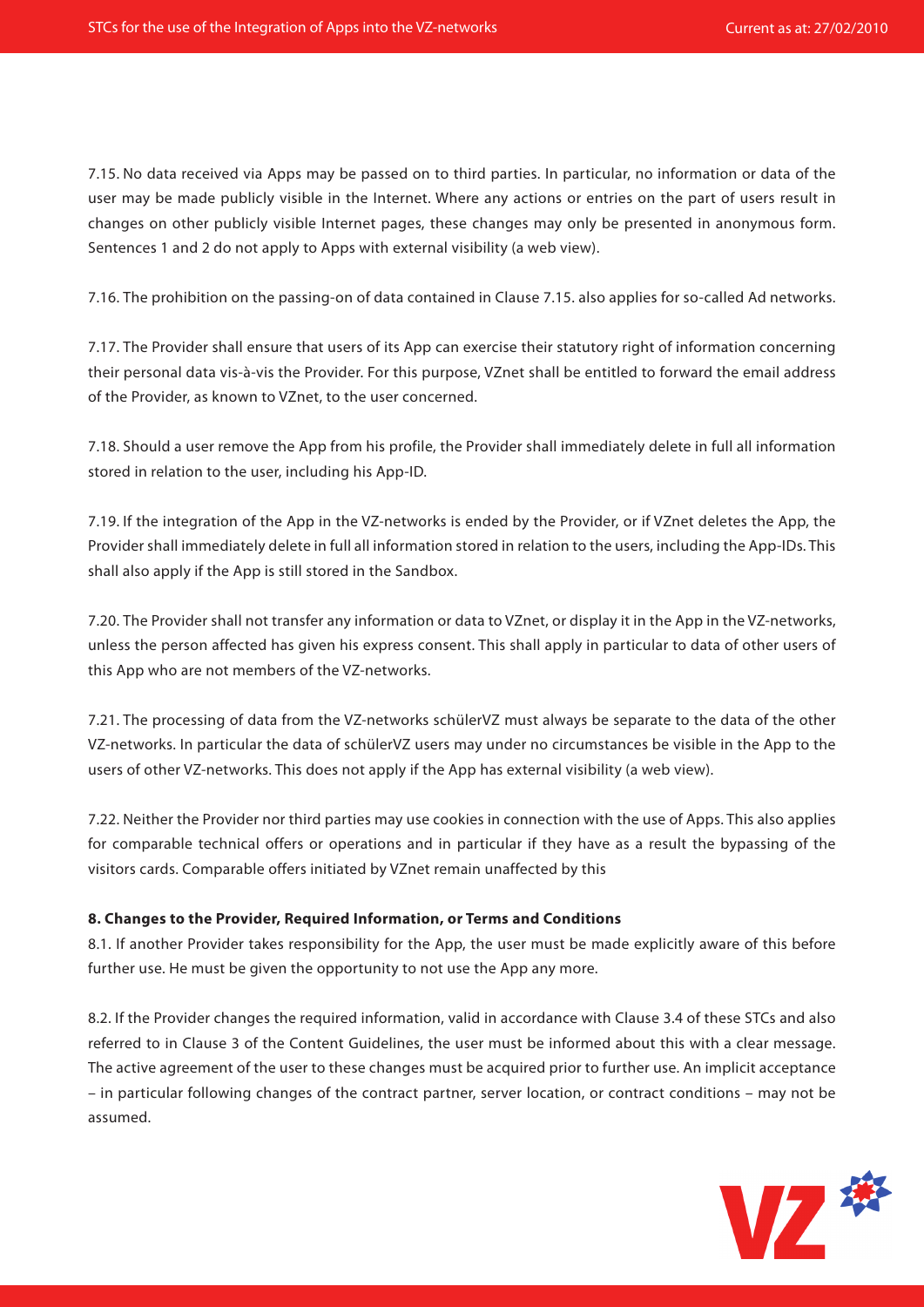8.3. The user shall be informed that he must not accept the changes and that should he decline the changes he cannot use the App any more.

#### **9. Changes to the App and its Functions**

9.1. The purpose and the fundamental functions of an App may not be changed in such a way that, in comparison to original versions of the App, it is a new App. The user must be able to recognise it as familiar to him and may not be surprised by a new functionality.

9.2. If the name of an App fundamentally changes, the original name must be displayed together with the new name for a minimum of 21 days as follows: "new name (old name)" or "new name / old name".

9.3. If the fundamental type of the App is changed from "App with internal visibility" to "App with external visibility" the data of the App user may not be used further by the Provider and, in particular, may not be visible in the App. VZnet will block the retrieval of information of users, who have not yet agreed to use the changed App.

#### **10. Rights of VZnet**

10.1. VZnet has the right to use its own judgement to group or divide otherwise Apps, as well as to label or distinguish them in other ways according to function, type, fundamental nature, (Clause 2 of the Content Guidelines) or other criteria. The judgement will be geared to the functionality and usability of the VZ-networks as well as the legal requirements for clear and prompt information of users about the use of data in Apps

10.2. VZnet shall have the right to add advertising to an App, or to frame the same or to place it next to an advert. Clause 10 of the [Content Guidelines](http://developer.studivz.net/wiki/images/c/c7/Contenguidelines_en.pdf) shall apply for the integration of advertising by the Provider.

10.3. VZnet shall have the right to analyse the structure, performance and use of Apps - subject to the necessary consent of the App users, which must have been granted, or legal foundations - in order to verify compliance with the contractual requirements and to establish the added value for the users.

10.4. VZnet shall furthermore have the right to verify compliance with the obligations in relation to the use of data in accordance with Clause 7 of these STCs and the accuracy of the obligatory entries under Clause 3.4 of these STCs. In the event of the discovery of any breach or any well-founded suspicion of a breach of these provisions, VZnet shall have a right of extraordinary termination within the meaning of Clause 11.3 of these STCs.

10.5. VZnet shall furthermore have the right to verify the contents of Apps, as well as their links as regards their contents, in order to ascertain any breaches of the contractual conditions.

10.6. An App can be blocked following a clear violation of the law by the App itself, its contents, or by the socalled "user generated content" saved by the Provider. The Provider shall be informed of this and required to remove the legal violation.

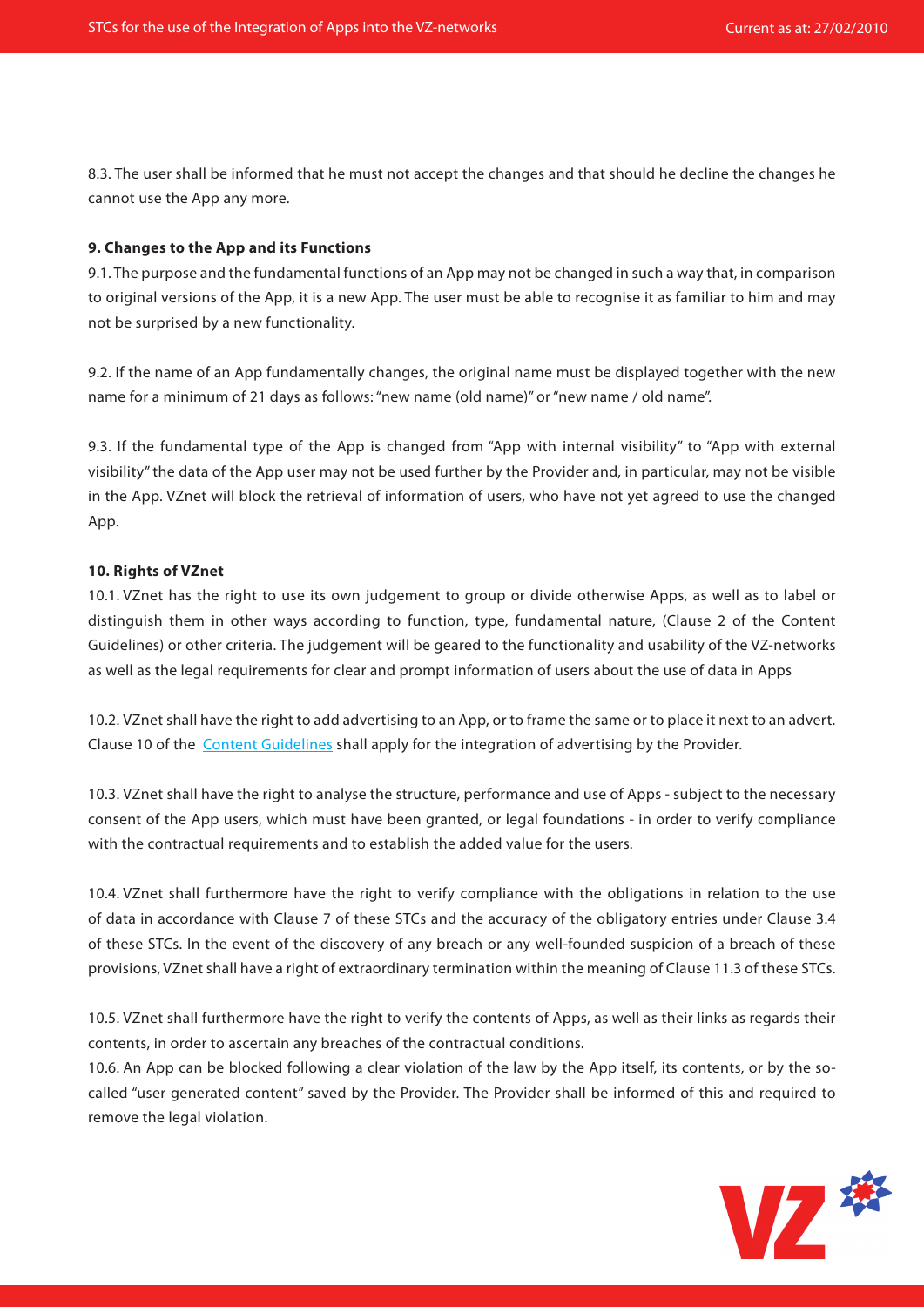10.7. VZnet shall have the right to integrate similar or comparable Apps into the VZ-networks which in particular in their layout and their function might compete with the App of the Provider.

## **11. Removal of an App**

11.1. The decision as to the duration and scope of the integration of any individual App lies within the area of responsibility of VZnet. In this connection it shall in particular have regard to the added value of the App in accordance with Clause 5.1 of the [Content Guidelines](http://developer.studivz.net/wiki/images/c/c7/Contenguidelines_en.pdf) and also the demand for the App in the VZ-networks.

11.2. If VZnet or the Provider intends to remove the App from the VZ-networks, this is to be notified to the respective contract partner by email. After 7 days, the App will be removed from the VZ-networks by VZnet. Notice of termination by the Provider is to be sent by email to opensocial partner@vz.net with the heading "Due notice of termination".

11.3. VZnet shall furthermore have the right to delete the App inserted by the Provider without advance notice for cogent reasons on account of its contents, its layout, its origin or its technical form. VZnet shall in particular delete an App if there are specific indications that the Provider himself, his App or any page to which a link is provided in the App does not comply with the Content Guidelines and these STCs - in particular the requirements specified in Clause 7. A reason for deletion shall also exist if the Provider, the App or the Internet pages linked to the App are changed following the integration in such manner that they no longer comply with the requirements under the App STCs or the [Content Guidelines](http://developer.studivz.net/wiki/images/c/c7/Contenguidelines_en.pdf). Extraordinary notice of termination is to be given and substantiated by email.

11.4. A reason for immediate deletion of an App in accordance with clause 11.3 shall also exist, if the Provider repeatedly defaults on his obligations in accordance with Clause 6.7 (report function and support).

11.5. As a basic principle, storage in the Sandbox remains unaffected by the deletion of the App from the VZnetworks. This does not apply where at the same time a right exists to the deletion of the App from the Sandbox in accordance with Clause 6.3. of the [Sandbox STCs](http://developer.studivz.net/wiki/images/3/3a/Sandbox_TC_en.pdf).

11.6. The statutory right of the Provider to give exceptional notice of termination also remains unaffected. It is to be given by email to opensocial\_partner@vz.net with the heading "Extraordinary notice of termination" and needs to be substantiated.

11.7. The terms and conditions in Clauses 5. to 12. continue to remain applicable following the removal of the App from the VZ-networks.

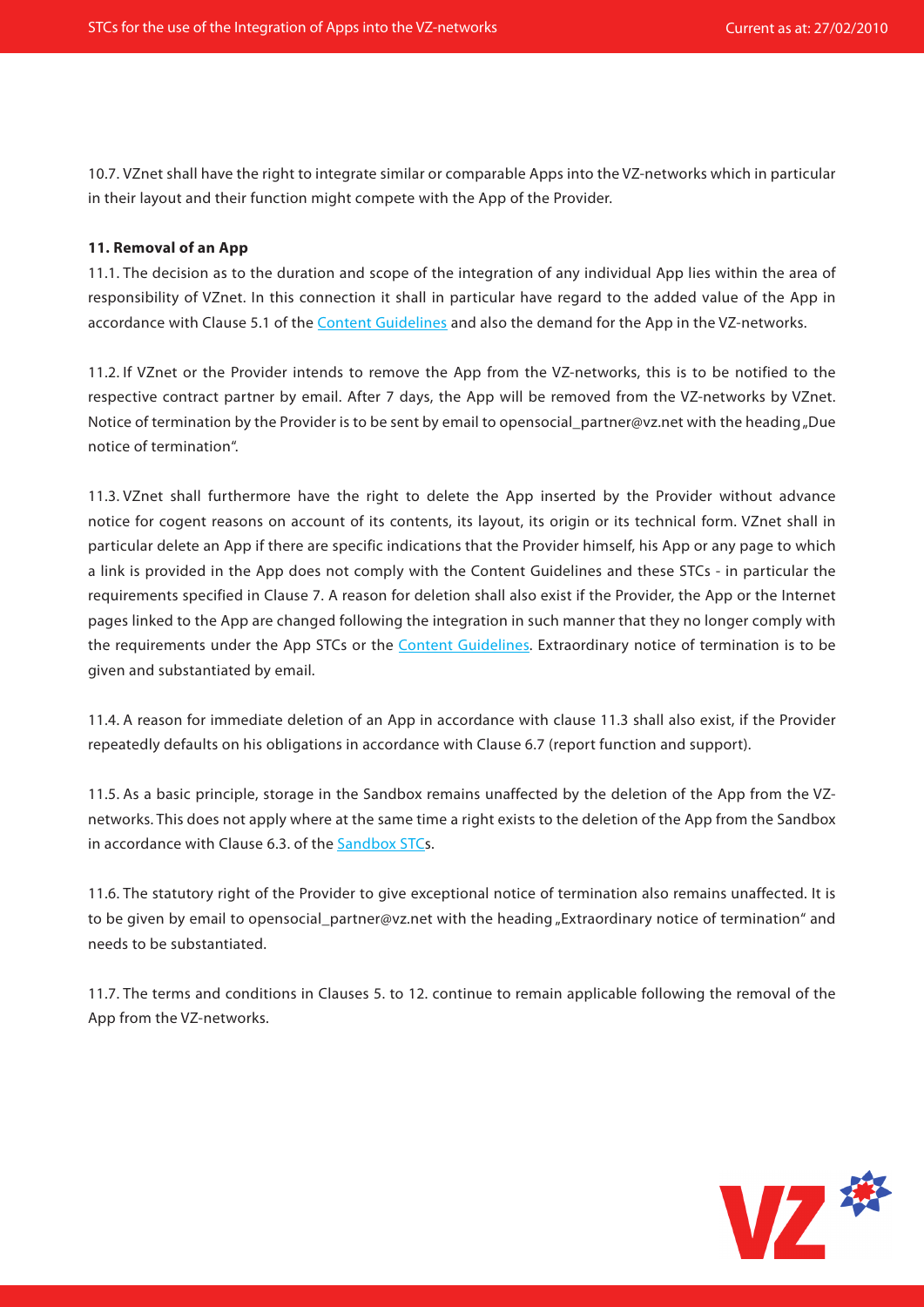#### **12. Liability**

12.1. The Provider shall, upon first demand, indemnify VZnet from all claims asserted by third parties against VZnet on account of the App provided to VZnet and published by VZnet on behalf of the Provider and on account of the pages to which reference is made through a link via the App. The Provider shall in this connection assume the costs of any necessary legal defence of VZnet, including all court and legal costs in the statutory amount. In the event of any claim by third parties, the Provider shall be obliged to provide VZnet without delay, truthfully and in full with all information available to him which is necessary for an examination of the claims and a defence of the same. Claims to damages by VZnet against the Provider above and beyond the same remain unaffected.

12.2. VZnet shall only be liable, irrespective on which legal ground, in the case of deliberate intent or gross negligence on the part of a statutory representative, a senior executive or other vicarious agent; in principle, in the case of any culpable breach of a fundamental contractual duty (whereby the term fundamental contractual duty abstractly designates a duty, the fulfilment of which makes the proper performance of the contract possible at all and upon compliance with the same the respective other party may generally rely) or in the case of default or impossibility, whereby the liability in the case of economic or material damage shall be limited to the amount of the typically foreseeable damage.

12.3. Any liability of VZnet for the influencing of the App by third parties, e.g. through click fraud, is excluded.

12.4. The liability of VZnet shall lapse by limitation following the expiration of one year as from the time when the Provider attained knowledge of the facts substantiating the claim or as from his grossly negligent or deliberate failure to attain such knowledge.

12.5. The above-mentioned limitations on liability and the reduction of the limitation period shall not apply in cases of mandatory statutory liability, in particular under the Produkthaftungsgesetz [Product Liability Act], in the case of the giving of a guarantee or in the case of culpable injury to life, limb or health.

## **13. Confidentiality**

13.1. The parties hereto undertake to treat all information which they receive in connection with the performance of the contract and the contents of the contract itself confidentially, and not to make any data accessible to third parties. The obligation of confidentiality shall also continue to apply beyond the end of the contractual relationship.

13.2. The foregoing obligation of confidentiality shall not apply to information which was already in the public domain at the point in time of the disclosure or comes into the public domain following the disclosure without any fault on the part of the party receiving the information, or which was already known to the party receiving the information at the point in time of receipt, as evidenced by his or its own written records, or which a party

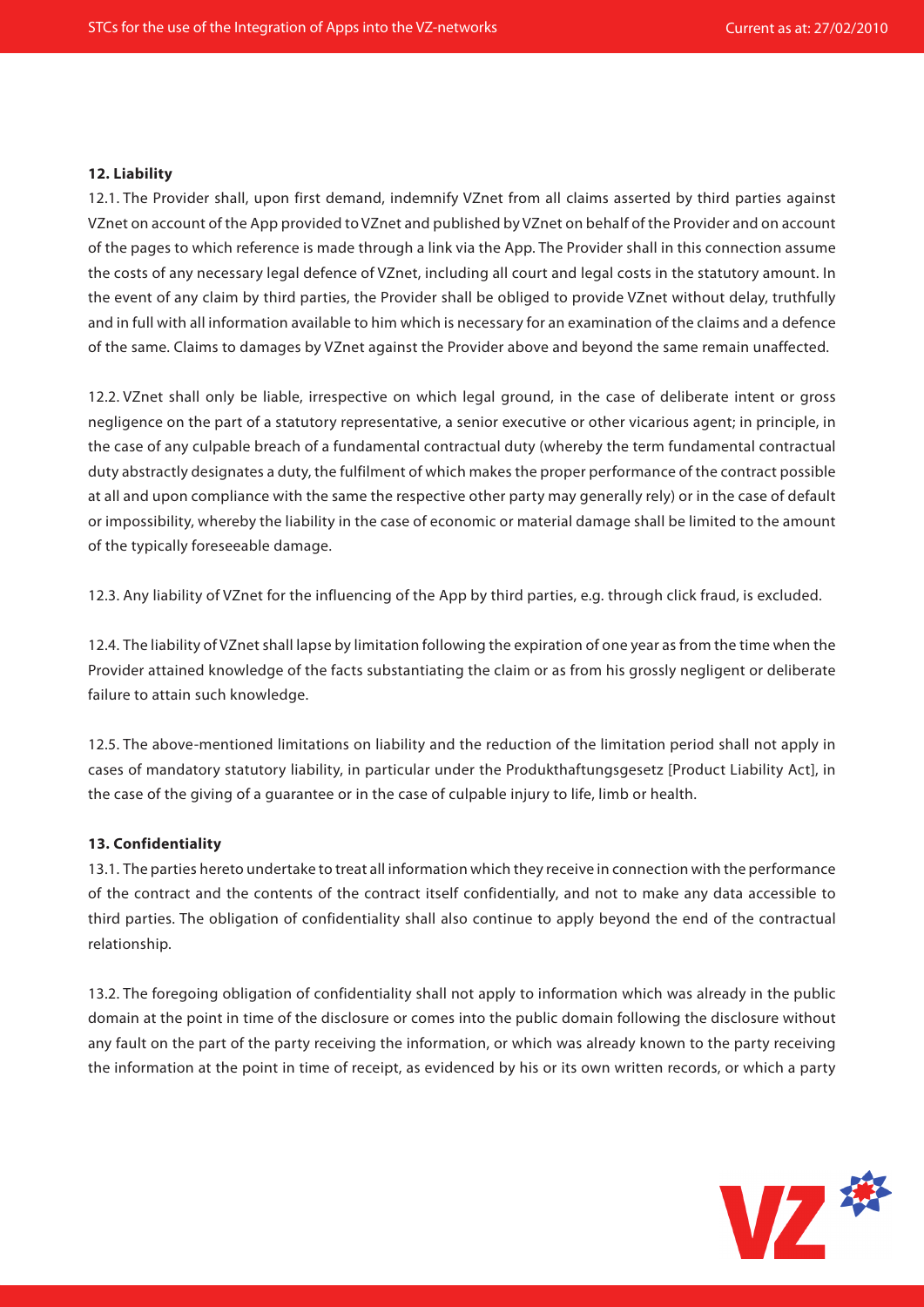receives from a third party without the third party having received such information, either directly or indirectly, from the other party to the contract, or which is to be disclosed by law or upon the demand of a tax authority or by order of a competent authority, governmental body or any competent court.

13.3. The parties shall agree any public pronouncements (e.g. press releases) prior to their publication; excepted herefrom is any advertising of its own by VZnet within the meaning of Clause 5.3 of these STCs.

## **14. Final provisions**

14.1. Any amendments to these STCs or ancillary agreements to the same must be made in writing; this shall likewise apply for any amendment to this clause specifying the written form. This provision shall not apply to any amendments to the STCs within the meaning of Clause 1.4. of these STCs.

14.2. Should any provision of this contract be ineffective, the remaining provisions shall not be thereby affected in their legal validity. In such case, the ineffective provision must be replaced with effect ab initio by such a provision as corresponds to the intended meaning and purpose of all parties and is capable of performance in respect of its contents.

14.3. The Provider shall only be entitled to assign his rights in so far as VZnet consents to the same in writing. Any set-off by the customer shall only be admissible in respect of undisputed claims or claims which have been judicially decided and are final and legally binding.

14.4. The exclusive court venue for all claims arising from or in connection with the contract is Berlin.

14.5. The law of the Federal Republic of Germany shall apply subject to the exclusion of the UN Convention on the International Sale of Goods (CISG).